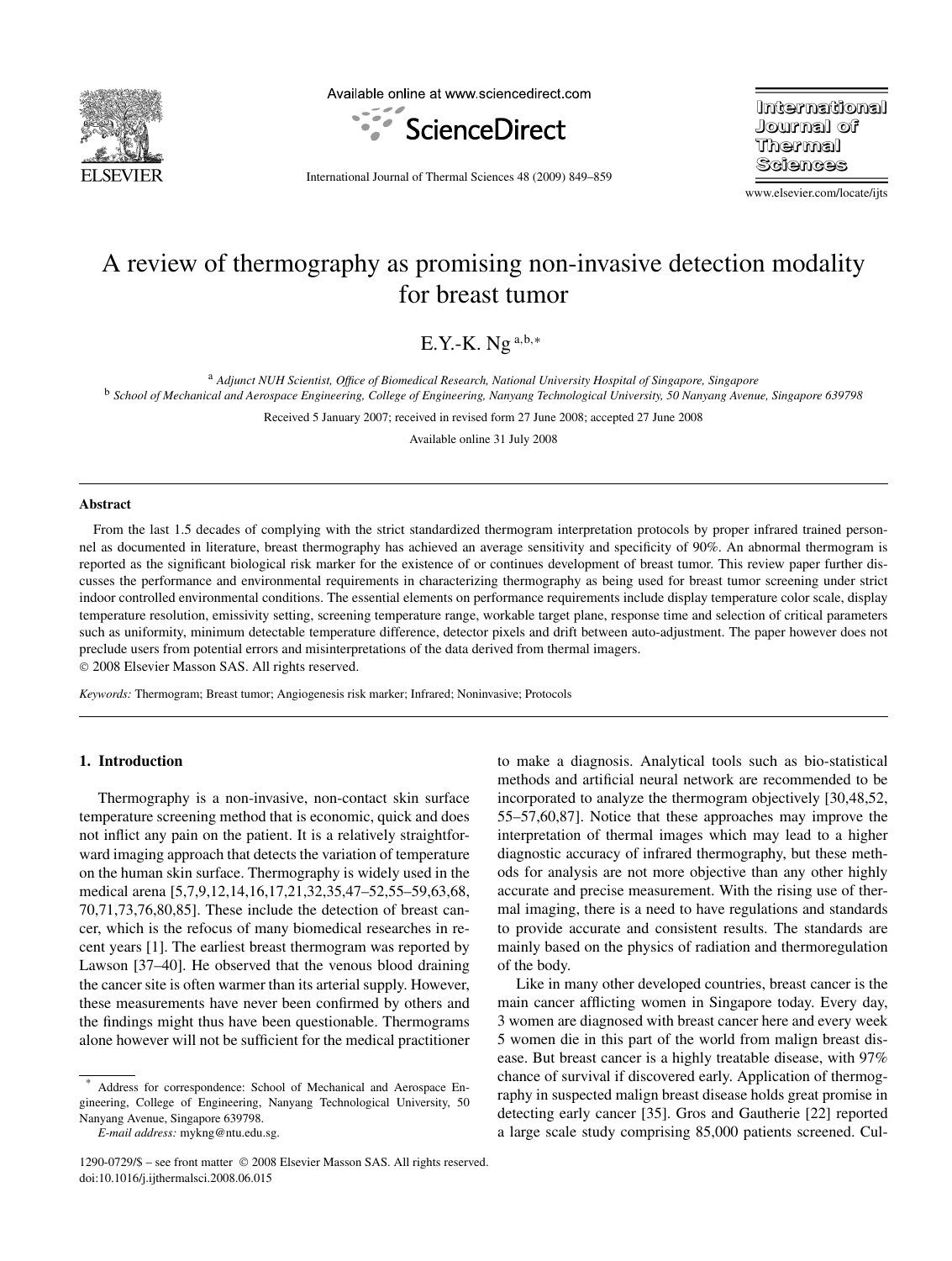mination of the data resulted in a 90% sensitivity and 88% specificity for thermography [22,41,74] when compared with clinical mammogram examination. In brief, a quick review of 15 large scale studies from 1967 to 1998, breast thermography revealed an average sensitivity and specificity of 90% [31,61, 64,82,83]. The researchers summarized the study by stating that "the findings clearly support that early identification of women at high risk of breast cancer based on the objective thermal assessment of breast health results in a dramatic survival benefit" [6,18,29].

Keyserlingk et al. [35] observed that the tumor diameter missed in thermogram was 12.8 mm and that in a mammogram was 16.6 mm. They conducted a study using a retrospective case-control design to investigate the potential adjuvant benefit that could be gained from infrared imaging in a multi-modality diagnostic setting. This study was classified as a level-four evidence because interpretation of both the index test and the comparators were not blinded, and it is unclear what information was available to those interpreting the reference standard. However, the authors themselves have been aware of the restrictions of their study and have expressed the need for further investigations in a controlled, prospective manner. Keyserlingk et al. [35] reported that the sensitivity for the detection of ductal carcinoma by clinical examination alone was 61%, by mammography alone was 66%, and by infrared (IR) imaging alone was 83%. When suspicious and equivocal mammograms were combined the sensitivity increased to 85%. A sensitivity of 95% was obtained when suspicious and equivocal mammograms were combined with abnormal IR images. However, when clinical examination, mammography, and IR images were combined, a sensitivity of 98% was achieved [35]. Both IR imaging and mammography technologies are of the complimentary nature. Neither used alone is sufficient, but when combined, each may counteract the deficiencies of the other. It also seems evident that a multimodal approach would serve the screening best for other diseases such as orthostatic disease in children [75] or imaging of Raynaud's phenomenon [46], respectively. A combination of clinical examination, mammography and IR imaging may provide the greatest potential for breast conservation and survival. Thermography may have the potential to detect breast cancer 10 years earlier [19,35] than the traditionally golden method—mammography. However, due to inconsistencies in diagnosis from breast thermograms, it has not been commonly used and is not regarded as a reliable adjunct tool to mammography in Singapore currently. This review paper aims to achieve a high level of consistency in the use of breast thermography by providing some pointers to its performance evaluation.

The main components recommended to characterize thermal imaging as a potential complimentary tool for breast cancer detection include:

- Thermal radiation theory.
- Preparation of patient.
- Examination environment.
- Standardization of thermal imager system.
- Image capture protocol.
- Image analysis protocol.
- Reporting, archiving and storing.

#### **2. Thermal radiation theory**

## *2.1. Planck radiation law*

Any object whose temperature is above absolute zero Kelvin emits radiation at a rate and with a distribution of wavelengths. This wavelength distribution is dependent on the temperature of the object and its spectral emissivity,  $\varepsilon(\lambda)$ . The spectral emissivity, which may also be considered as the radiation efficiency at a given wavelength, is in turn characterized by the radiation emission efficiency based on whether the body is a blackbody, grey body or selective radiators. The blackbody is an ideal body. It is a perfect absorber that absorbs all incident radiation and is conversely a perfect radiator. This implies that a blackbody absorbs and emits energy of the maximum theoretically possible at a given temperature. Within a given wavelength:

- $\varepsilon = 1$  for blackbody.
- $\varepsilon$  = constant < 1 for grey body.
- $0 \le \varepsilon \le 1$  for selective radiator.

The radiative power (or energy) and its wavelength distribution is given by Planck radiation law [10]:

$$
W(\lambda, T) = \frac{2\pi hc^2}{\lambda^4} \left[ \exp\left(\frac{hc}{\lambda kT}\right) - 1 \right]^{-1} \text{W cm}^{-2} \mu \text{m}^{-1} \qquad (1)
$$

or in number of photons emitted:

$$
P(\lambda, T) = \frac{2\pi hc}{\lambda^4} \left[ \exp\left(\frac{hc}{\lambda kT}\right) - 1 \right]^{-1}
$$
  
photons s<sup>-1</sup> cm<sup>-2</sup>  $\mu$ m<sup>-1</sup> (2)

where:

*h* (Planck's constant) =  $6.6256 \times 10^{-34}$  J s. *c* (velocity of light in vacuum) =  $2.9979 \times 10^8$  ms<sup>-1</sup>. *k* (Boltzmann's constant) =  $1.38054 \times 10^{-23}$  Ws K<sup>-1</sup>.  $λ =$  wavelength  $μm$ .  $T =$  temperature K.

Human skin emits IR radiation mainly in the range of 2– 20  $\mu$ m wavelength and with an average peak at 9–10  $\mu$ m [6]. With the application of Plank's equation and Wien's law, it is found that approximately 90% of the emitted IR radiation in humans is in the longer wavelengths (6–14 µm).

# *2.2. Heat transport mechanism of skin and physiology of thermal signatures*

The skin is the largest organ in the human body and helps to maintain the core body temperature within a narrow range by modifying heat transfer processes from the body and to the environment and vice versa (thermoregulation). Heat transport to, within and from the skin utilize all three mechanisms of